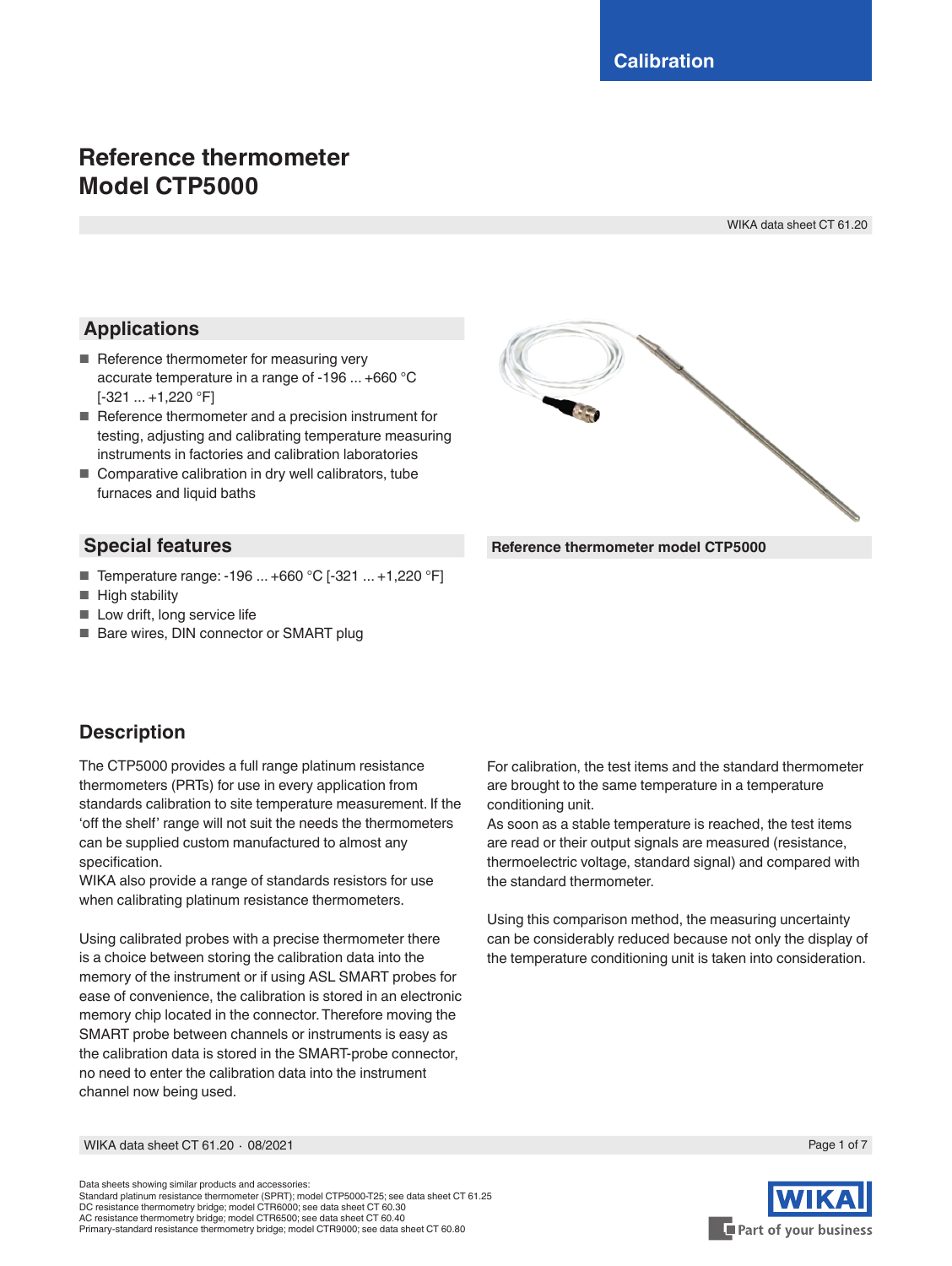| <b>Specifications</b>                       | <b>Model CTP5000-200</b>                  |  |
|---------------------------------------------|-------------------------------------------|--|
| Specific probe data 1)                      |                                           |  |
| Temperature range                           | $-50+200$ °C $[-58+392$ °F]               |  |
| Resistance at 0 °C [32 °F]                  | $100 \Omega$                              |  |
| Temperature coefficient                     | 0.00385                                   |  |
| R(Ga)/R(TPW)                                | Ratio less than 1.11807                   |  |
| Annual drift <sup>2)</sup>                  | $±10±20$ mK                               |  |
| Recommended measurement current             | $0.5$ mA or 1 mA                          |  |
| Self heating error in water at 0 °C [32 °F] | $25$ mK                                   |  |
| Sheath material                             | Stainless steel                           |  |
| <b>Dimensions</b>                           |                                           |  |
| Probe diameter                              | $d = 3$ mm $[0.12$ in]                    |  |
| Probe length                                | $I = 30$ mm $[1.18$ in], fully immersible |  |
| Cable                                       |                                           |  |
| Length                                      | 3 m [9.84 ft]                             |  |
| Connection                                  | Bare wire, DIN plug or SMART connector    |  |

1) Specifications may deviate; they depend on the use of the thermometer. The specified values are typical values for use in laboratories.<br>2) Previous ageing is required. Recommendation = T<sub>max</sub> + 10 K over 20 h

| <b>Specifications</b>                       | <b>Model CTP5000-250</b>                                                                                                |
|---------------------------------------------|-------------------------------------------------------------------------------------------------------------------------|
| Specific probe data 1)                      |                                                                                                                         |
| Temperature range                           | $-50+250$ °C $[-58+482$ °F]                                                                                             |
| Resistance at 0 °C [32 °F]                  | $100 \Omega$                                                                                                            |
| Temperature coefficient                     | 0.00385                                                                                                                 |
| R(Ga)/R(TPW)                                | Ratio less than 1.11807                                                                                                 |
| Annual drift <sup>2)</sup>                  | $±10±20$ mK                                                                                                             |
| <b>Typical stability</b>                    | $±5$ mK                                                                                                                 |
| Recommended measurement current             | $0.5$ mA or 1 mA                                                                                                        |
| Self heating error in water at 0 °C [32 °F] | typically 2  5 mK at 1 mA                                                                                               |
| Sheath material                             | Stainless steel                                                                                                         |
| <b>Dimensions</b>                           |                                                                                                                         |
| Probe diameter                              | $d = 6$ mm [0.24 in]                                                                                                    |
| Probe length                                | $l = 450$ mm (immersion depth max. 400 mm, min. 100 mm)<br>$l = 17.72$ in (immersion depth max. 15.75 in, min. 3.94 in) |
| Cable                                       |                                                                                                                         |
| Length                                      | 2 m [6.56 ft]                                                                                                           |
| Connection                                  | Bare wire, DIN plug or SMART connector                                                                                  |

1) Specifications may deviate; they depend on the use of the thermometer. The specified values are typical values for use in laboratories.<br>2) Previous ageing is required. Recommendation = T<sub>max</sub> + 10 K over 20 h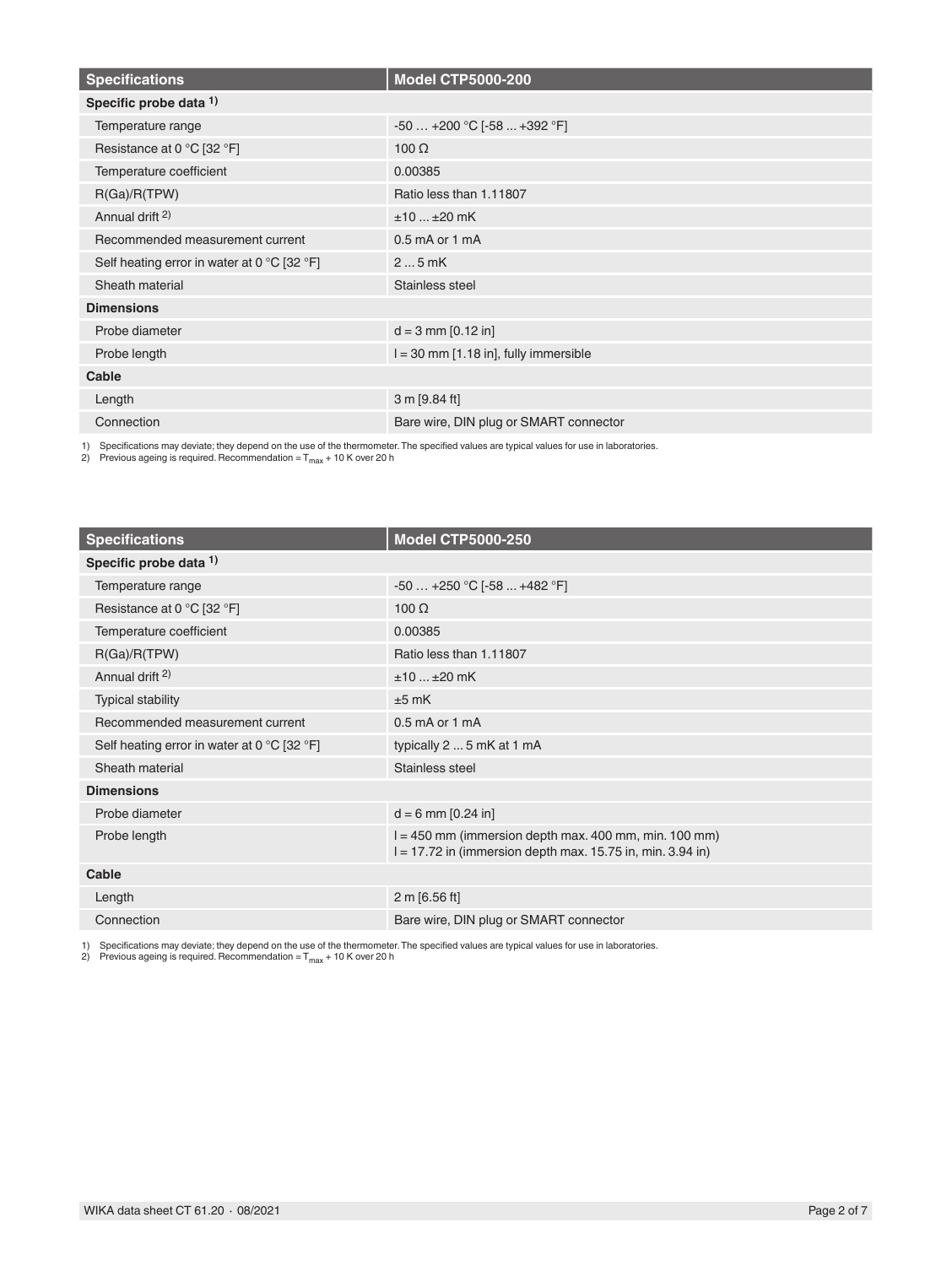| <b>Specifications</b>                                           | <b>Model CTP5000-450</b>                                                                                                |
|-----------------------------------------------------------------|-------------------------------------------------------------------------------------------------------------------------|
| Specific probe data 1)                                          |                                                                                                                         |
| Temperature range                                               | $-80+450$ °C [-112  +842 °F]                                                                                            |
| Resistance at 0 °C [32 °F]                                      | $100 \Omega$                                                                                                            |
| Temperature coefficient                                         | 0.00385                                                                                                                 |
| R(Ga)/R(TPW)                                                    | Ratio less than 1.11807                                                                                                 |
| Annual drift <sup>2)</sup>                                      | $±20±30$ mK                                                                                                             |
| <b>Typical stability</b>                                        | $±5$ mK                                                                                                                 |
| Recommended measurement current                                 | $0.5$ mA or 1 mA                                                                                                        |
| Self heating error in water at 0 $^{\circ}$ C [32 $^{\circ}$ F] | typically 5  10 mK at 1 mA                                                                                              |
| Sheath material                                                 | Stainless steel                                                                                                         |
| <b>Dimensions</b>                                               |                                                                                                                         |
| Probe diameter                                                  | $d = 6$ mm [0.24 in]                                                                                                    |
| Probe length                                                    | $l = 450$ mm (immersion depth max. 400 mm, min. 100 mm)<br>$l = 17.72$ in (immersion depth max. 15.75 in, min. 3.94 in) |
| Cable                                                           |                                                                                                                         |
| Length                                                          | 2 m [6.56 ft]                                                                                                           |
| Connection                                                      | Bare wire, DIN plug or SMART connector                                                                                  |

1) Specifications may deviate; they depend on the use of the thermometer. The specified values are typical values for use in laboratories.<br>2) Previous ageing is required. Recommendation = T<sub>max</sub> + 10 K over 20 h

| <b>Specifications</b>                                           | <b>Model CTP5000-651</b>                                                                                                |
|-----------------------------------------------------------------|-------------------------------------------------------------------------------------------------------------------------|
| Specific probe data 1)                                          |                                                                                                                         |
| Temperature range                                               | $-189+650$ °C [ $-308+1,202$ °F]                                                                                        |
| Resistance at 0 °C [32 °F]                                      | $100 \Omega$                                                                                                            |
| Temperature coefficient                                         | 0.003925                                                                                                                |
| R(Ga)/R(TPW)                                                    | Ratio not less than 1.11807                                                                                             |
| Annual drift <sup>2)</sup>                                      | $±10$ mK                                                                                                                |
| <b>Typical stability</b>                                        | $±5$ mK                                                                                                                 |
| Recommended measurement current                                 | $0.5$ mA or 1 mA                                                                                                        |
| Self heating error in water at 0 $^{\circ}$ C [32 $^{\circ}$ F] | typically 13 mK at 1 mA or 3 mK at 0.5 mA                                                                               |
| Sheath material                                                 | <b>Fused silica</b>                                                                                                     |
| <b>Dimensions</b>                                               |                                                                                                                         |
| Probe diameter                                                  | $d = 7.5$ mm $[0.30$ in]                                                                                                |
| Probe length                                                    | $l = 450$ mm (immersion depth max. 350 mm, min. 200 mm)<br>$l = 17.72$ in (immersion depth max. 13.78 in, min. 7.87 in) |
| Cable                                                           |                                                                                                                         |
| Length                                                          | 2 m [6.56 ft]                                                                                                           |
| Connection                                                      | Bare wire, DIN plug or SMART connector                                                                                  |

1) Specifications may deviate; they depend on the use of the thermometer. The specified values are typical values for use in laboratories.<br>2) Previous ageing is required. Recommendation = T<sub>max</sub> + 10 K over 20 h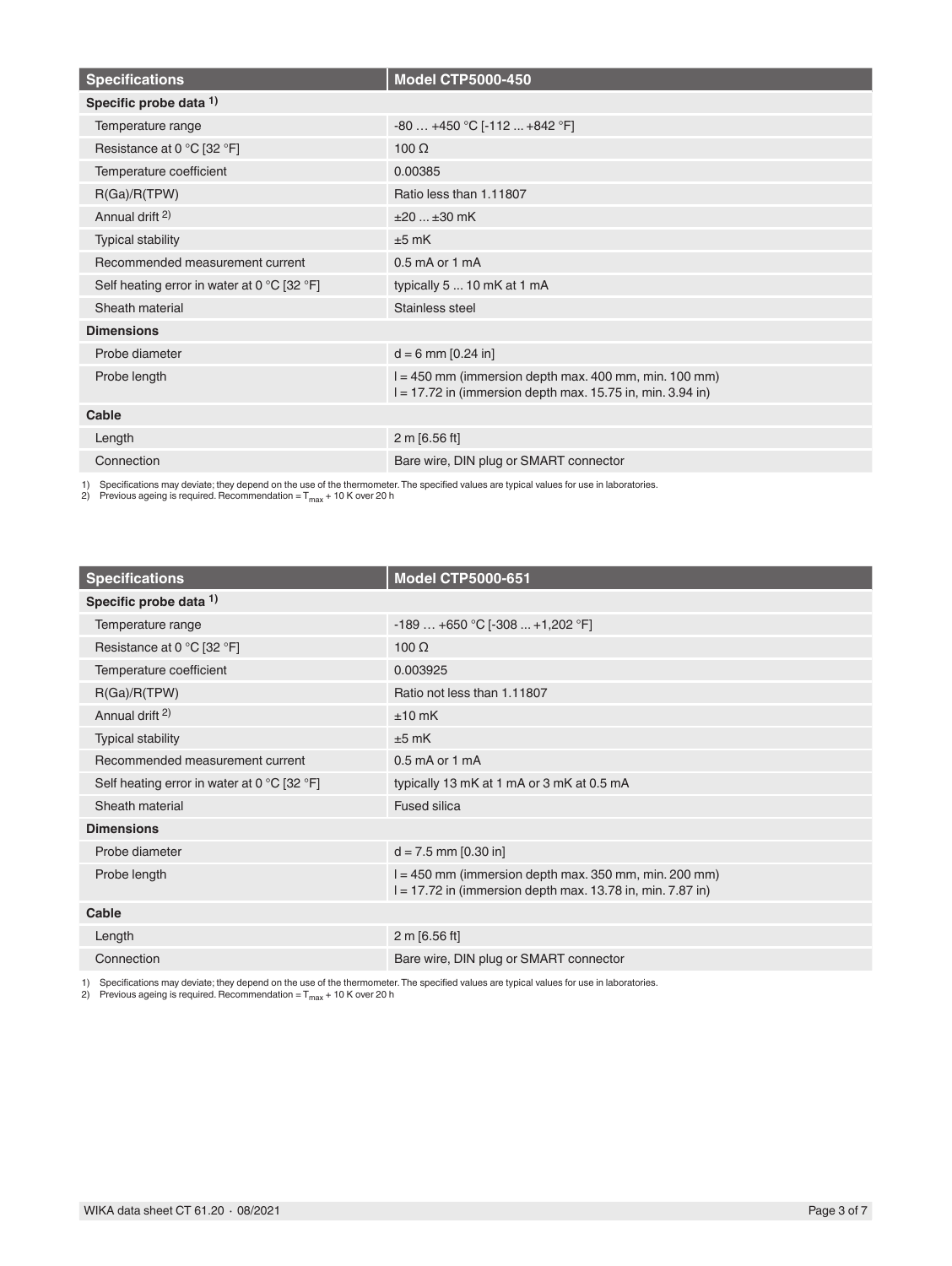| <b>Specifications</b>                                           | <b>Model CTP5000-652</b>                                                                                                 |
|-----------------------------------------------------------------|--------------------------------------------------------------------------------------------------------------------------|
| Specific probe data 1)                                          |                                                                                                                          |
| Temperature range                                               | $-80+650$ °C [ $-112+1,202$ °F]                                                                                          |
| Resistance at 0 °C [32 °F]                                      | $100 \Omega$                                                                                                             |
| Temperature coefficient                                         | 0.00385                                                                                                                  |
| R(Ga)/R(TPW)                                                    | Ratio less than 1.11807                                                                                                  |
| Annual drift <sup>2)</sup>                                      | $±15$ mK                                                                                                                 |
| <b>Typical stability</b>                                        | $±5$ mK                                                                                                                  |
| Recommended measurement current                                 | 1 <sub>m</sub> A                                                                                                         |
| Self heating error in water at 0 $^{\circ}$ C [32 $^{\circ}$ F] | 10  15 mK at 1 mA                                                                                                        |
| Sheath material                                                 | Metal alloy                                                                                                              |
| <b>Dimensions</b>                                               |                                                                                                                          |
| Probe diameter                                                  | $d = 6$ mm $[0.24$ in]                                                                                                   |
| Probe length                                                    | $l = 450$ mm (immersion depth max. 400 mm, min. 300 mm)<br>$l = 17.72$ in (immersion depth max. 15.75 in, min. 11.81 in) |
| Cable                                                           |                                                                                                                          |
| Length                                                          | 2 m [6.56 ft]                                                                                                            |
| Connection                                                      | Bare wire, DIN plug or SMART connector                                                                                   |

1) Specifications may deviate; they depend on the use of the thermometer. The specified values are typical values for use in laboratories.<br>2) Previous ageing is required. Recommendation = T<sub>max</sub> + 10 K over 20 h

| <b>Specifications</b>           | <b>Model CTP5000-T25</b>                                                                                                                             |  |
|---------------------------------|------------------------------------------------------------------------------------------------------------------------------------------------------|--|
| Specific probe data 1)          |                                                                                                                                                      |  |
| Temperature range               | $-200$ $+670$ °C [ $-328$ $+1.238$ °F]                                                                                                               |  |
| Resistance at 0 °C [32 °F]      | $25 \pm 0.5 \Omega$                                                                                                                                  |  |
| Calibration                     | Suitable for calibration per ITS-90 up to a maximum temperature of 660.323 °C<br>[1,220.581 °F] (freezing point aluminium)                           |  |
| R(Ga)/R(TPW)                    | Ratio not less than 1.11807                                                                                                                          |  |
| R(Me)/R(TPW)                    | Ratio not greater than 0.844235                                                                                                                      |  |
| Reproducibility                 | $±1$ mK                                                                                                                                              |  |
| Annual drift <sup>2)</sup>      | $±1$ mK, depending on use                                                                                                                            |  |
| Typical stability               | $±1$ mK                                                                                                                                              |  |
| Recommended measurement current | 1 <sub>m</sub> A                                                                                                                                     |  |
| Gas filling                     | Dry argon / oxygen mixture                                                                                                                           |  |
| Sheath material                 | <b>Fused quartz</b>                                                                                                                                  |  |
| <b>Dimensions</b>               |                                                                                                                                                      |  |
| Sheath                          | $d = 7.5$ mm $[0.30$ in]<br>$l = 480$ mm (immersion depth max. 400 mm, min. 300 mm)<br>$I = 18.90$ in (immersion depth max. 15.75 in, min. 11.81 in) |  |
| Head                            | $l = 90$ mm $[3.54$ in]                                                                                                                              |  |
| Cable                           |                                                                                                                                                      |  |
| Length                          | 2.5 m [8.20 ft] with low thermal EMF; for high temperatures                                                                                          |  |
| Connection                      | gold-plated copper spade lugs                                                                                                                        |  |

1) Specifications may deviate; they depend on the use of the thermometer. The specified values are typical values for use in laboratories.<br>2) Previous ageing is required. Recommendation = T<sub>max</sub> + 10 K over 20 h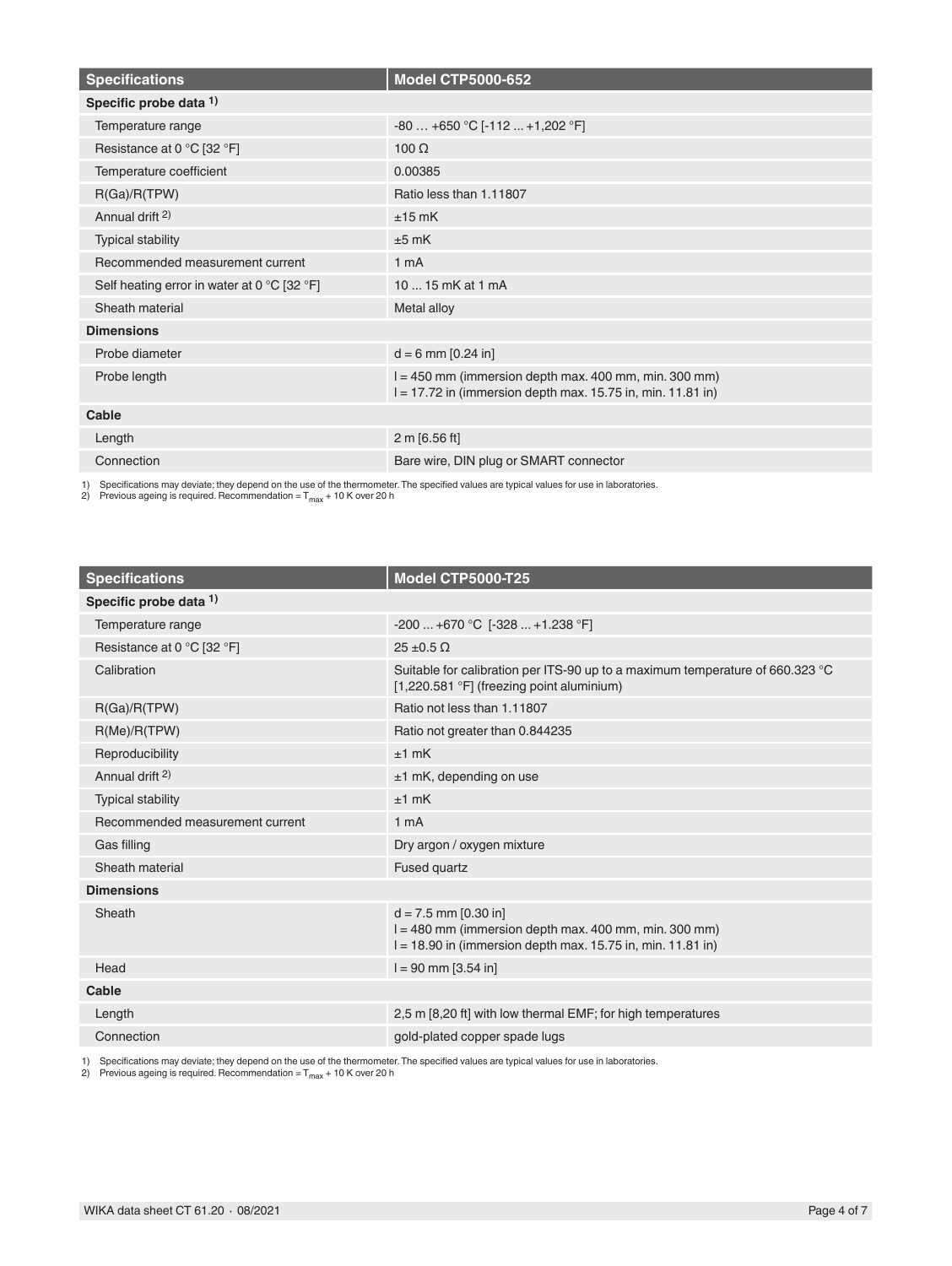#### **Optional Approvals**

| Logo                     | <b>Description</b>           | I Countrv  |
|--------------------------|------------------------------|------------|
| $\overline{\phantom{0}}$ | <b>MTSCHS</b>                | Kazakhstan |
|                          | Permission for commissioning |            |

# **Certificates**

| <b>Certificate</b>                           |                                                                                                                      |
|----------------------------------------------|----------------------------------------------------------------------------------------------------------------------|
| <b>Calibration</b>                           | $\blacksquare$ without<br>■ 3.1 calibration certificate per DIN EN 10204<br>■ DKD/DAkkS/UKAS calibration certificate |
| <b>Recommended recalibration</b><br>interval | 1 year (dependent on conditions of use)                                                                              |

Approvals and certificates, see website

# **Dimensions in mm [in]**



| <b>Model</b>       | <b>Dimensions</b>                                                                   | Temperature range   Detector length |                 |
|--------------------|-------------------------------------------------------------------------------------|-------------------------------------|-----------------|
| CTP5000-250        | Pt100, $d = 6$ mm, $l = 450$ mm                                                     | $-50+250$ °C                        | $25 \text{ mm}$ |
|                    | Pt100, $d = 0.24$ in, $l = 17.72$ in                                                | $[-58+482 °F]$                      | [0.98 in]       |
| <b>CTP5000-450</b> | Pt100, $d = 6$ mm, $l = 450$ mm                                                     | $-80+450$ °C                        | $25 \text{ mm}$ |
|                    | Pt100, $d = 0.24$ in, $l = 17.72$ in                                                | $[-112+842$ °F]                     | $[0.98$ in]     |
| CTP5000-652        | Pt100, $d = 6$ mm, $l = 450$ mm (without spring strain relief, 100 mm handle)       | $-80+650$ °C                        | $30 \text{ mm}$ |
|                    | Pt100, $d = 0.24$ in, $l = 17.72$ in (without spring strain relief, 3.94 in handle) | $[-112  +1,202 °F]$                 | [1.18 in]       |
| CTP5000-651        | Pt100, $d = 7.5$ mm, $l = 450$ mm (125 mm handle)                                   | $-189+650$ °C                       | 50 mm           |
|                    | Pt100, $d = 0.30$ in, $l = 17.72$ in (4.92 in handle)                               | $[-308+1,202$ °F]                   | [1.97 in]       |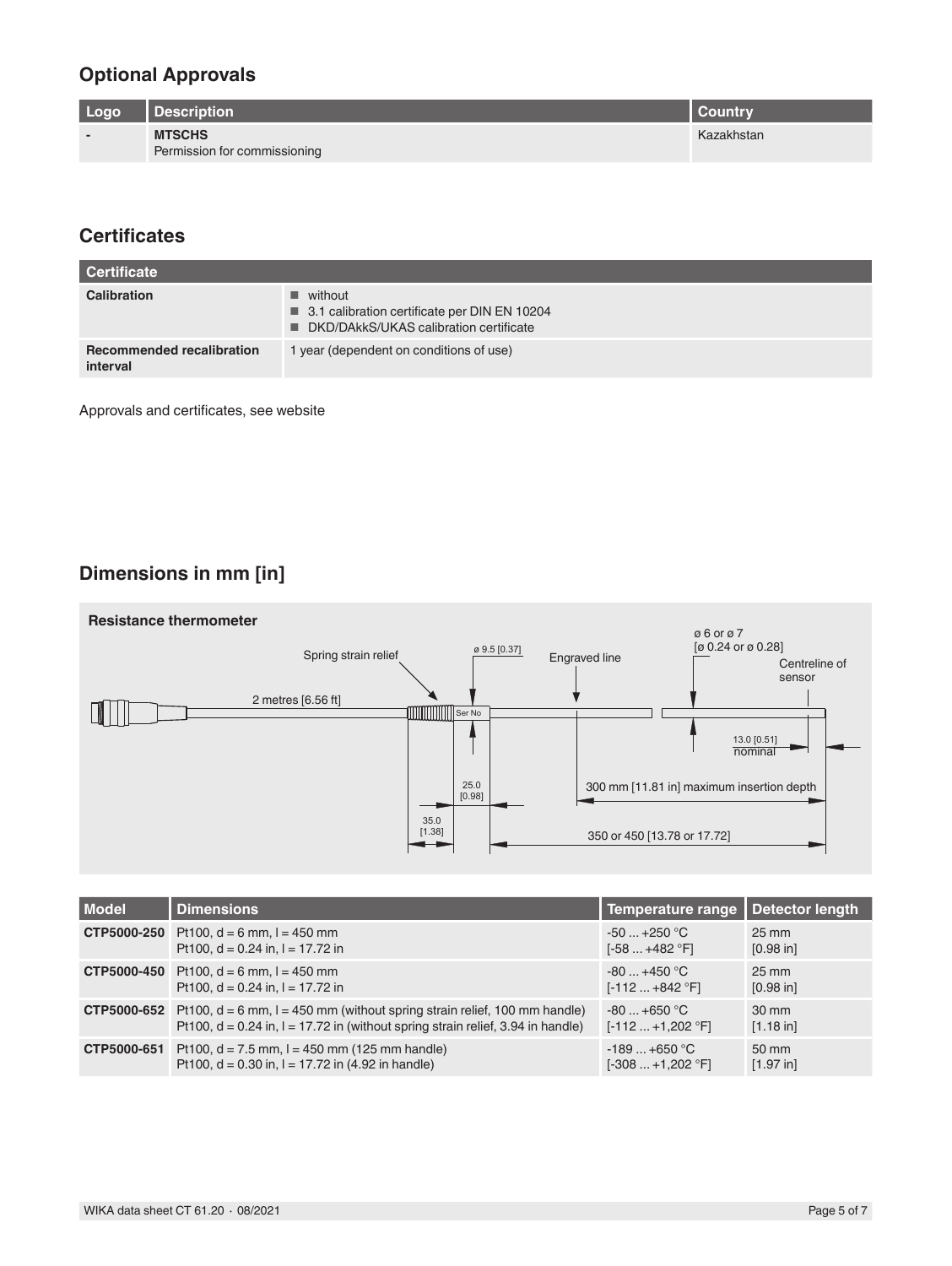



| <b>Model</b> | Dimensions                               | Temperature range   Detector length |             |
|--------------|------------------------------------------|-------------------------------------|-------------|
| CTP5000-T25  | Pt25, $d = 7.5$ mm, $l = 480$ mm         | $-200+670$ °C                       | 35 mm       |
|              | Pt25, $d = 0.26$ 0.30 in, $l = 18.90$ in | $[-328+1,238$ °F1                   | $[1.38]$ in |

#### **Resistance thermometer connection, 4-wire (5-pin DIN connector)**





# **Options**

#### **With bare wires, DIN plug or SMART plug**

With ASL's SMART connector on the probes,storing the data is needed only once - in the connector! The calibration data stays with the probe - permanently. It can even be used on another read-out without any further action.

The SMART connector saves time and reduces error. If there are existing calibrated or uncalibrated probes, no problem, ASL read-outs automatically register if a probe is SMART or normal.